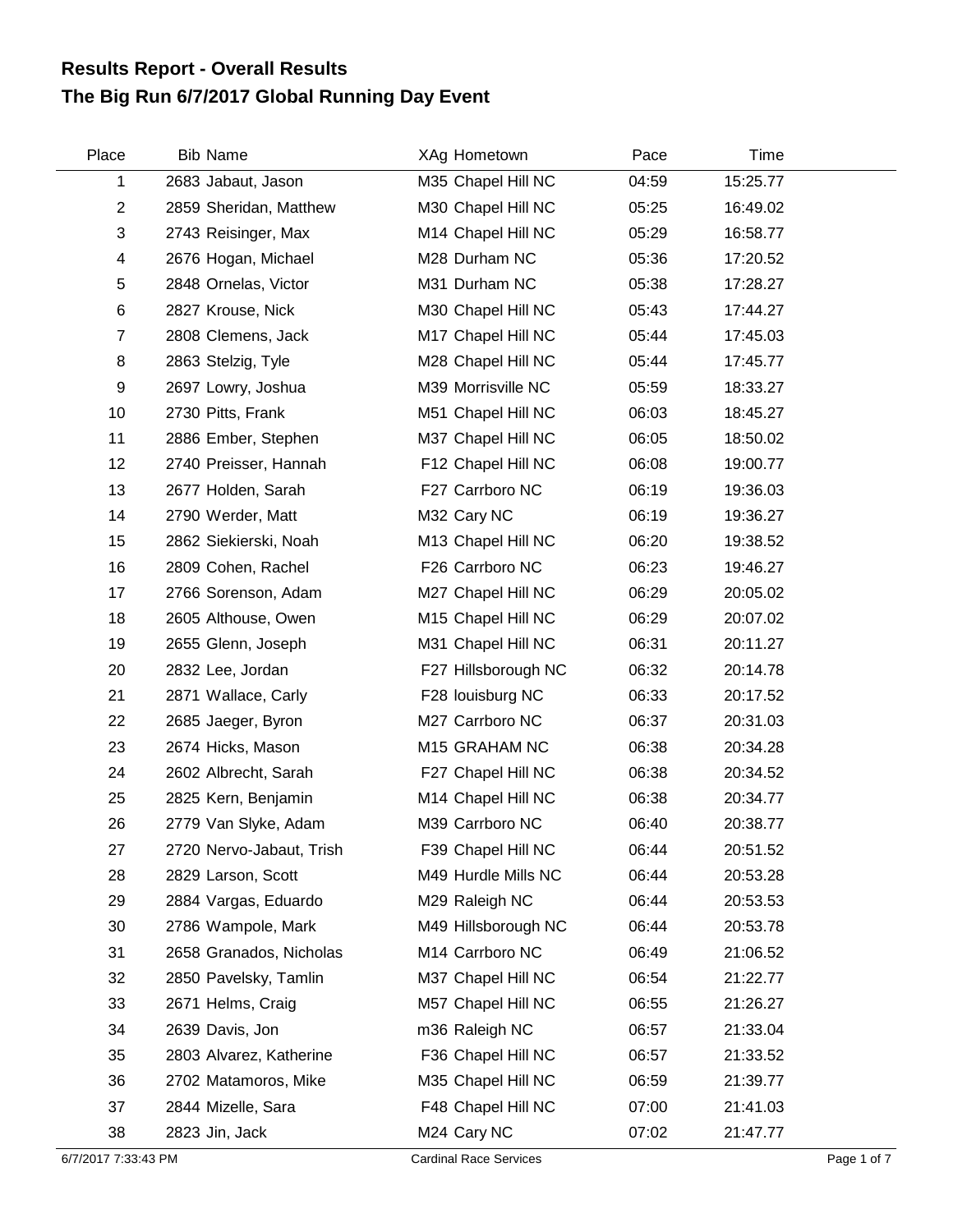| Place | <b>Bib Name</b>           | XAg Hometown        | Pace  | Time     |  |
|-------|---------------------------|---------------------|-------|----------|--|
| 39    | 2842 Miller, Patrick      | M35 Cary NC         | 07:03 | 21:51.02 |  |
| 40    | 2714 Motley, Tyler        | M26 Chapel Hill NC  | 07:04 | 21:54.77 |  |
| 41    | 2787 Webb, Carlos         | M49 Chapel Hill NC  | 07:06 | 22:00.02 |  |
| 42    | 2782 Wade, Zoe            | F13 Hillsborough NC | 07:10 | 22:12.27 |  |
| 43    | 2820 harris, william      | m41 Pittsboro NC    | 07:13 | 22:22.53 |  |
| 44    | 2699 Martin, Kelly-Anne   | F22 Chapel Hill NC  | 07:13 | 22:22.53 |  |
| 45    | 2642 Edwards, Kevin       | M43 Hurdle Mills NC | 07:16 | 22:31.02 |  |
| 46    | 2628 Corina, Debbie       | F45 Hillsborough NC | 07:16 | 22:32.52 |  |
| 47    | 2681 husen, jeffrey       | m53 Hillsborough NC | 07:17 | 22:35.77 |  |
| 48    | 2635 Dalva-Baird, Zachary | M10 Chapel Hill NC  | 07:19 | 22:41.76 |  |
| 49    | 2727 Peede, David         | M20 Chapel Hill NC  | 07:22 | 22:49.29 |  |
| 50    | 2762 Smith, Heather       | F31 Durham NC       | 07:22 | 22:50.02 |  |
| 51    | 2780 Von Hagen, Donald    | M51 Hillsborough NC | 07:24 | 22:55.78 |  |
| 52    | 2773 Stinchcombe, Bradley | M15 Hillsborough NC | 07:24 | 22:57.78 |  |
| 53    | 2783 Wallace, Duncan      | M62 GRAHAM NC       | 07:25 | 22:59.02 |  |
| 54    | 2704 McKenzie, Eric       | M22 Chapel Hill NC  | 07:28 | 23:07.78 |  |
| 55    | 2753 Seagroves, Jackson   | M22 Durham NC       | 07:28 | 23:10.03 |  |
| 56    | 2770 Staley, David        | M32 Hillsborough NC | 07:31 | 23:16.77 |  |
| 57    | 2867 Stoen, Christopher   | M40 Chapel Hill NC  | 07:31 | 23:17.77 |  |
| 58    | 2640 Dietsche, Douglas    | M37 Chapel Hill NC  | 07:34 | 23:26.77 |  |
| 59    | 2724 O'Reilly, Helen      | F53 Chapel Hill NC  | 07:35 | 23:29.52 |  |
| 60    | 2687 Kauftheil, Randy     | M58 Chapel Hill NC  | 07:35 | 23:31.03 |  |
| 61    | 2609 Benedict, Elisabeth  | F26 Mebane NC       | 07:35 | 23:31.77 |  |
| 62    | 2634 Curtis, Lisa         | F32 Carrboro NC     | 07:36 | 23:33.03 |  |
| 63    | 2855 Rosett, Molly        | F29 DURHAM NC       | 07:36 | 23:33.53 |  |
| 64    | 2651 Gay, Michelle        | F47 Chapel Hill NC  | 07:36 | 23:34.52 |  |
| 65    | 2835 Mangel, John         | M59 Morrisville NC  | 07:38 | 23:40.27 |  |
| 66    | 2828 Larson, Elijah       | M16 Hurdle Mills NC | 07:38 | 23:40.79 |  |
| 67    | 2818 Hadler, Wayne        | M63 Carrboro NC     | 07:38 | 23:41.28 |  |
| 68    | 2856 Ruback, Paul         | M18 Hurdle Mills NC | 07:39 | 23:41.77 |  |
| 69    | 2798 Yilmaz, Taygan       | M34                 | 07:40 | 23:45.77 |  |
| 70    | 2629 Cryer, Atticus       | M12 Carrboro NC     | 07:40 | 23:47.27 |  |
| 71    | 2774 stinchcombe, tom     | m48 Hillsborough NC | 07:40 | 23:47.53 |  |
| 72    | 2725 Patterson, Evan      | M49 Chapel Hill NC  | 07:41 | 23:50.02 |  |
| 73    | 2784 Wallace, Tina        | F49 GRAHAM NC       | 07:42 | 23:52.53 |  |
| 74    | 2849 Parks, John          | M35 Burlington NC   | 07:43 | 23:53.77 |  |
| 75    | 2749 Ruff, Sarah          | F38 Chapel Hill NC  | 07:44 | 23:57.78 |  |
| 76    | 2748 Ruff, Jackson        | M9 Chapel Hill NC   | 07:44 | 23:58.03 |  |
| 77    | 2700 Martin, Paula        | F49 Chapel Hill NC  | 07:45 | 24:01.52 |  |
| 78    | 2857 Saunders, Gary       | M63 Chapel Hill NC  | 07:48 | 24:09.52 |  |
| 79    | 2834 Lovelace, Tanner     | M47 Durham NC       | 07:51 | 24:21.52 |  |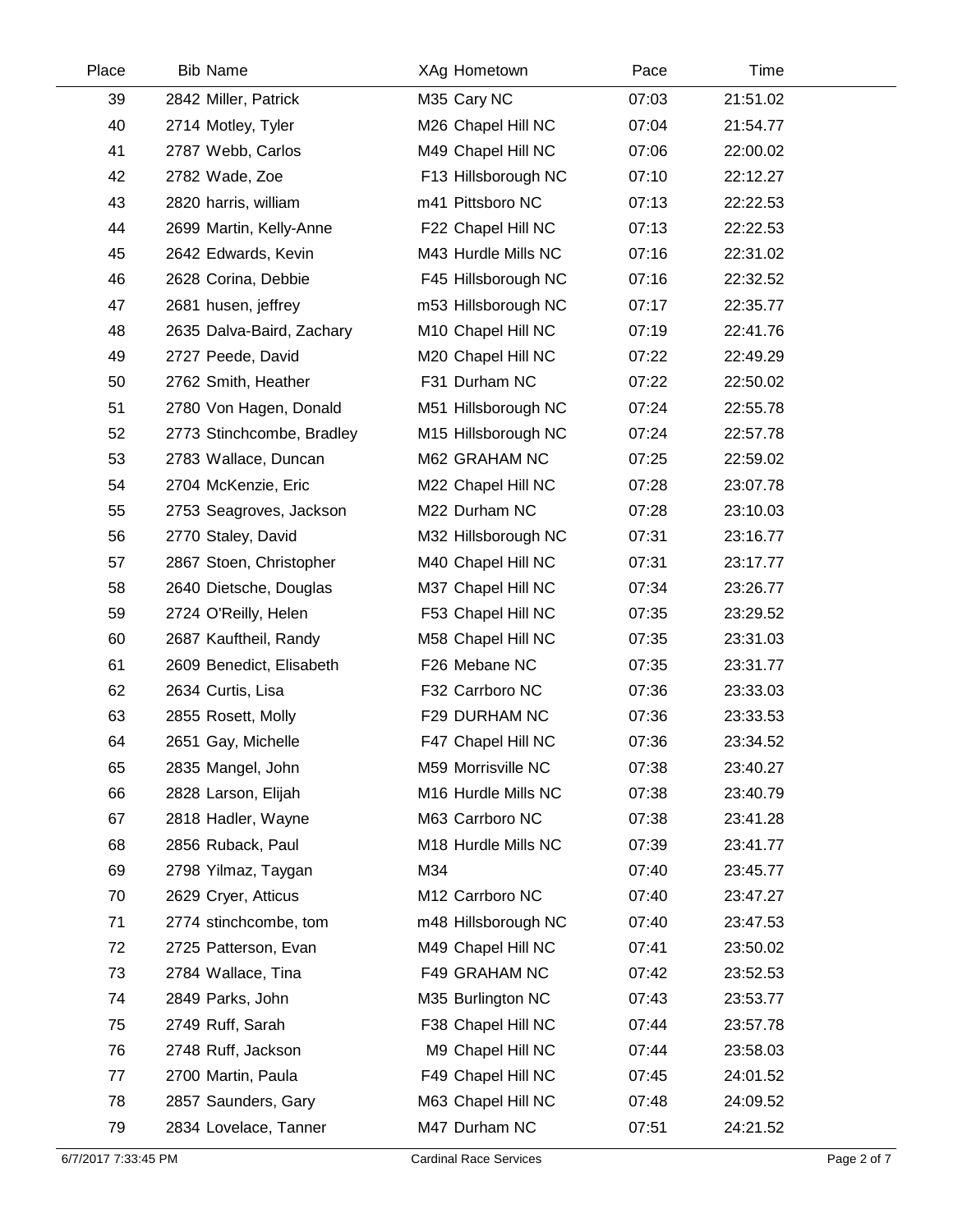| <b>Bib Name</b>          | XAg Hometown         | Pace  | Time     |  |
|--------------------------|----------------------|-------|----------|--|
| 2744 Riebling, Cindy     | F46 Durham NC        | 07:56 | 24:35.27 |  |
| 2888 Nieman, Jeff        | M41 Chapel Hill NC   | 07:58 | 24:40.52 |  |
| 2691 Leeper, Bradley     | M32 Chapel Hill NC   | 07:58 | 24:43.28 |  |
| 2688 kilpatrick, lauren  | f35 Chapel Hill NC   | 07:59 | 24:43.52 |  |
| 2777 Trude, Chris        | M33 Durham NC        | 07:59 | 24:43.52 |  |
| 2771 Starling, Greg      | M28 Chapel Hill NC   | 07:59 | 24:45.02 |  |
| 2868 Straub, Magdalena   | F26 College Park MD  | 07:59 | 24:45.77 |  |
| 2758 Shepard, Rodney     | M47 Durham NC        | 08:04 | 24:59.77 |  |
| 2648 Gainey, Anissa      | F35 Durham NC        | 08:06 | 25:06.02 |  |
| 2781 Wade, Michael       | M58 Hillsborough NC  | 08:08 | 25:12.52 |  |
| 2759 Simon, Anna         | F23 Carrboro NC      | 08:10 | 25:18.77 |  |
| 2845 Mullis, Robin       | F59 Carrboro NC      | 08:10 | 25:19.53 |  |
| 2876 Helms, Tanya        | F57 Chapel Hill NC   | 08:11 | 25:21.52 |  |
| 2716 Mullis, Randy       | M56 Carrboro NC      | 08:13 | 25:28.27 |  |
| 2761 Singley, Catherine  | F57 Chapel Hill NC   | 08:13 | 25:28.28 |  |
| 2670 Haywood, Marion     | F70 Chapel Hill NC   | 08:13 | 25:29.71 |  |
| 2742 Rapp, Laura         | F27 DURHAM NC        | 08:14 | 25:31.03 |  |
| 2752 Schorpp, Kristen    | F29 Carrboro NC      | 08:14 | 25:31.05 |  |
| 2837 Masood, Maheer      | M25 Chapel Hill NC   | 08:14 | 25:31.78 |  |
| 2641 Duncan, Nicole      | F31 Chapel Hill NC   | 08:15 | 25:33.03 |  |
| 2612 Boggess, Emma       | F19 Chapel Hill NC   | 08:15 | 25:34.77 |  |
| 2760 Simpson, Sheila     | F49 Creedmoor NC     | 08:15 | 25:34.78 |  |
| 2767 Sorgi, Kate         | F18 Chapel Hill NC   | 08:15 | 25:34.79 |  |
| 2623 Carson, Audrey      | F15 Chapel Hill NC   | 08:16 | 25:38.28 |  |
| 2647 Fitzgerald, Abigail | F38 Chapel Hill NC   | 08:20 | 25:49.52 |  |
| 2754 Settlemires, Ivy    | F31 Chapel Hill NC   | 08:21 | 25:53.52 |  |
| 2625 Caviness, Lewis     | M54 Carrboro NC      | 08:21 | 25:54.52 |  |
| 2669 Hayman, Ken         | M54 Apex NC          | 08:22 | 25:55.77 |  |
| 2684 Jaeger, Amanda      | F30 Carrboro NC      | 08:22 | 25:56.53 |  |
| 2831 Lee, Diana          | F26 Chapel Hill NC   | 08:22 | 25:57.02 |  |
| 2772 Steinwand, Blaire   | F31 Carrboro NC      | 08:24 | 26:01.54 |  |
| 2604 Allmond, Cindy      | F49 Haw River NC     | 08:24 | 26:02.27 |  |
| 2838 McAndrews, Kathleen | F59 Chapel Hill NC   | 08:24 | 26:03.78 |  |
| 2833 Lewis, Patti        | M64 Chapel Hill NC   | 08:24 | 26:03.78 |  |
| 2715 Moy, Cheryl         | F32 Durham NC        | 08:25 | 26:04.27 |  |
| 2728 Pegram, Joan        | F40 Holly Springs NC | 08:26 | 26:08.27 |  |
| 2616 Breedlove, Brian    | M37 Carrboro NC      | 08:28 | 26:14.79 |  |
| 2872 Webster, Megan      | F28 Carrboro NC      | 08:28 | 26:15.04 |  |
| 2693 Libby, Taylor       | F35 Carrboro NC      | 08:29 | 26:16.52 |  |
| 2659 Grenon, Hanna       | F27 Durham NC        | 08:30 | 26:20.02 |  |
| 2660 Grenon, Joshua      | M30 Durham NC        | 08:30 | 26:20.27 |  |
|                          |                      |       |          |  |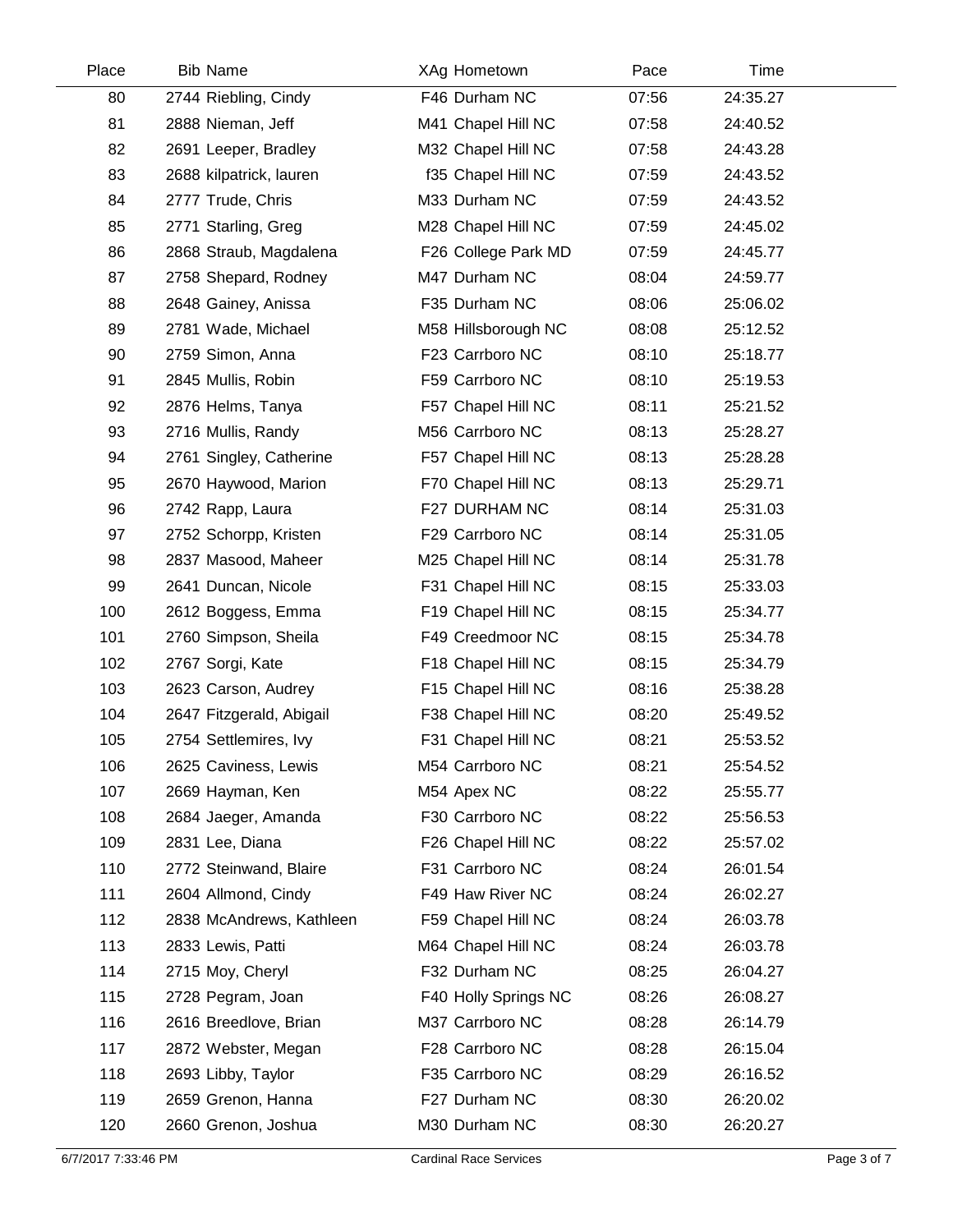| Place | <b>Bib Name</b>                 | XAg Hometown        | Pace  | Time     |  |
|-------|---------------------------------|---------------------|-------|----------|--|
| 121   | 2611 Blackwood, Lisa            | F55 Chapel Hill NC  | 08:30 | 26:21.39 |  |
| 122   | 2747 Roaquin, Sonny             | M51 Durham NC       | 08:31 | 26:25.52 |  |
| 123   | 2657 goehring, carol            | f64 Durham NC       | 08:34 | 26:32.78 |  |
| 124   | 2841 Miller, Chelsey            | F31 Burlington NC   | 08:35 | 26:35.02 |  |
| 125   | 2839 McCue, Scott               | M43 Chapel Hill NC  | 08:38 | 26:44.52 |  |
| 126   | 2698 Markovetz, Matt            | M27 Carrboro NC     | 08:40 | 26:52.27 |  |
| 127   | 2624 Carson, Kit                | F51 Chapel Hill NC  | 08:41 | 26:56.03 |  |
| 128   | 2726 Payne, Julianne            | F32 Durham NC       | 08:42 | 26:59.03 |  |
| 129   | 2830 Lea, Madeline              | F27 Raleigh NC      | 08:43 | 27:01.52 |  |
| 130   | 2794 White, Tricia              | F40 DURHAM NC       | 08:43 | 27:02.77 |  |
| 131   | 2799 Zellmer, Ann               | F65 Carrboro NC     | 08:44 | 27:03.28 |  |
| 132   | 2800 Zellmer, Bert              | M64 Carrboro NC     | 08:44 | 27:03.53 |  |
| 133   | 2637 Davenport, Anne            | F31 DURHAM NC       | 08:44 | 27:04.53 |  |
| 134   | 2793 White, Brian               | M37 DURHAM NC       | 08:44 | 27:05.52 |  |
| 135   | 2638 Davenport, Brian           | M38 DURHAM NC       | 08:44 | 27:05.53 |  |
| 136   | 2618 Brill, Dayna               | F29 Chapel Hill NC  | 08:48 | 27:16.52 |  |
| 137   | 2864 Stewart, Gray              | M11 Durham NC       | 08:49 | 27:18.53 |  |
| 138   | 2865 Stewart, Josh              | M12 Durham NC       | 08:49 | 27:18.78 |  |
| 139   | 2741 Preisser, John             | M53 Chapel Hill NC  | 08:53 | 27:33.28 |  |
| 140   | 2802 Almond, Colleen            | M34 Durham NC       | 08:53 | 27:33.78 |  |
| 141   | 2721 Nickerson, Nick            | M71 Chapel Hill NC  | 08:54 | 27:34.04 |  |
| 142   | 2885 Caslow, Josh               | M31 Carrboro NC     | 08:55 | 27:38.03 |  |
| 143   | 2710 Moran, Casey               | F27 Durham NC       | 08:55 | 27:38.53 |  |
| 144   | 2796 Wileman, Martin            | M48 Hillsborough NC | 08:55 | 27:39.27 |  |
| 145   | 2797 Wileman, Tom               | M14 Hillsborough NC | 08:56 | 27:40.28 |  |
| 146   | 2627 Chandler, Mark             | M31 Chapel Hill NC  | 08:59 | 27:50.02 |  |
| 147   | 2821 Henningsen, Carrie         | F53 Snow Camp NC    | 09:02 | 28:01.52 |  |
| 148   | 2890 Cooke, Dylan               | M7 Chapel Hill NC   | 09:04 | 28:07.52 |  |
| 149   | 2861 Siekierski, Coleen         | F50 Chapel Hill NC  | 09:06 | 28:13.77 |  |
| 150   | 2858 Schmitz, William           | M45 Chapel Hill NC  | 09:07 | 28:16.53 |  |
| 151   | 2810 Cotter, Rachel             | F39 Chapel Hill NC  | 09:07 | 28:16.79 |  |
| 152   | 2661 Guerrero Hernandez, Caroli | F13 Chapel Hill NC  | 09:08 | 28:19.79 |  |
| 153   | 2672 Hernandez, Mariela         | F37 Chapel Hill NC  | 09:08 | 28:19.79 |  |
| 154   | 2826 Klassen, Jeff              | M40 Cary NC         | 09:09 | 28:22.28 |  |
| 155   | 2852 Quinn, Johanna             | F30 Cary NC         | 09:09 | 28:22.28 |  |
| 156   | 2690 Lark, Amy                  | f42 Chapel Hill NC  | 09:09 | 28:23.27 |  |
| 157   | 2707 Mody, Lorie                | F43 Chapel Hill NC  | 09:10 | 28:23.53 |  |
| 158   | 2878 Ayers, Brandon             | M31 Chapel Hill NC  | 09:11 | 28:27.78 |  |
| 159   | 2882 Martini, Jen               | F31                 | 09:11 | 28:27.78 |  |
| 160   | 2846 Navy, Cameron              | M32 Apex NC         | 09:12 | 28:31.79 |  |
| 161   | 2775 Strader, Michael           | M51 Durham NC       | 09:13 | 28:33.27 |  |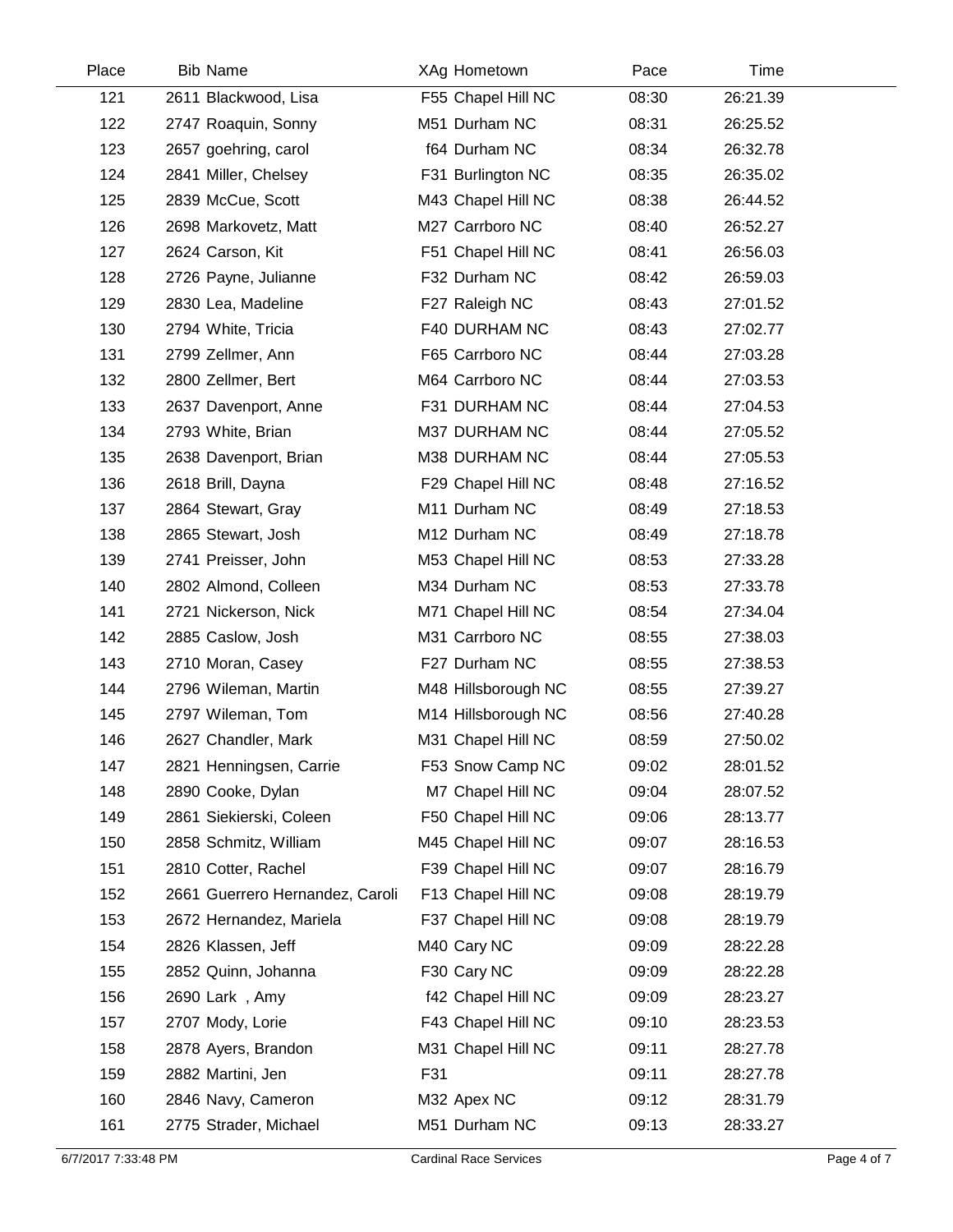| Place | <b>Bib Name</b>          | XAg Hometown        | Pace  | Time     |  |
|-------|--------------------------|---------------------|-------|----------|--|
| 162   | 2873 Williams, Crystal   | F43 Durham NC       | 09:13 | 28:35.27 |  |
| 163   | 2696 Lippi, Stephen      | M43 Chapel Hill NC  | 09:17 | 28:46.27 |  |
| 164   | 2768 Soto, Carolina      | F49 Carrboro NC     | 09:18 | 28:49.77 |  |
| 165   | 2679 Honeycutt, Wanda    | F47 Durham NC       | 09:22 | 29:02.52 |  |
| 166   | 2610 Bevin, Chris        | M52 Chapel Hill NC  | 09:23 | 29:04.53 |  |
| 167   | 2617 Breedlove, Heather  | F34 Carrboro NC     | 09:23 | 29:05.80 |  |
| 168   | 2686 Kankelfritz, Tessa  | F53 Hillsborough NC | 09:23 | 29:06.78 |  |
| 169   | 2708 Monson, Caroline    | F24 Chapel Hill NC  | 09:26 | 29:15.27 |  |
| 170   | 2877 Wansley, Brant      | M70 Carrboro NC     | 09:28 | 29:22.27 |  |
| 171   | 2746 Rineer, Jennifer    | F32 Cambridge MA    | 09:29 | 29:23.52 |  |
| 172   | 2805 Atmatzidis, Jane    | F33 Durham NC       | 09:31 | 29:28.78 |  |
| 173   | 2874 Wiltshire, Jonah    | M12 Chapel Hill NC  | 09:32 | 29:32.77 |  |
| 174   | 2666 Hannapel, Heidi     | F53 Durham NC       | 09:32 | 29:32.78 |  |
| 175   | 2870 Tarantino, Lisa     | F49 Chapel Hill NC  | 09:33 | 29:36.04 |  |
| 176   | 2734 Pointer, Cullom     | M8 Chapel Hill NC   | 09:33 | 29:37.23 |  |
| 177   | 2646 Epps, Courtney      | F27 Chapel Hill NC  | 09:35 | 29:41.02 |  |
| 178   | 2645 Epps, Caleb         | M28 Chapel Hill NC  | 09:35 | 29:42.27 |  |
| 179   | 2608 Belza, Kareen       | F40 Carrboro NC     | 09:35 | 29:43.27 |  |
| 180   | 2776 Tomfohr, Jennifer   | F46 DURHAM NC       | 09:36 | 29:46.03 |  |
| 181   | 2817 Gutstadt, Mary Beth | F55 Chapel Hill NC  | 09:43 | 30:07.52 |  |
| 182   | 2630 Cryer, Max          | M9 Carrboro NC      | 09:44 | 30:09.03 |  |
| 183   | 2804 Argabright, Bill    | M34 Durham NC       | 09:44 | 30:11.29 |  |
| 184   | 2814 Franke, Karen       | F63 Chapel Hill NC  | 09:45 | 30:13.03 |  |
| 185   | 2785 Walsh, Kerry        | F24 Chapel Hill NC  | 09:46 | 30:17.03 |  |
| 186   | 2875 Donahue, Ellen      | F36 Morrisville NC  | 09:46 | 30:17.29 |  |
| 187   | 2680 Horton, Julie       | F60 Chapel Hill NC  | 09:47 | 30:21.02 |  |
| 188   | 2717 Murray, Meredith    | F36 Durham NC       | 09:49 | 30:26.02 |  |
| 189   | 2836 Mascenik, Angela    | F39 Carrboro NC     | 09:49 | 30:26.53 |  |
| 190   | 2843 Mizelle, Cecelia    | F19 Chapel Hill NC  | 09:49 | 30:27.03 |  |
| 191   | 2732 Pleicones, Veronica | F48 Moncure NC      | 09:50 | 30:28.03 |  |
| 192   | 2739 Pratt, Tom          | M54 Durham NC       | 09:50 | 30:30.02 |  |
| 193   | 2722 Niegelsky, Sarah    | F28 Durham NC       | 09:55 | 30:43.53 |  |
| 194   | 2650 Gasior, Kelsey      | F28 Carrboro NC     | 09:57 | 30:49.78 |  |
| 195   | 2816 Greene, Deb         | F60 Chapel Hill NC  | 09:58 | 30:54.02 |  |
| 196   | 2606 Anderson, Richard   | M46 Durham NC       | 10:01 | 31:04.52 |  |
| 197   | 2695 Lima, Carlos        | M52 Carrboro NC     | 10:04 | 31:13.77 |  |
| 198   | 2880 Bruno, John         | M52 Chapel Hill NC  | 10:10 | 31:31.78 |  |
| 199   | 2881 Bruno, Amy          | F50 Chapel Hill NC  | 10:10 | 31:32.27 |  |
| 200   | 2815 Gill, Omar          | M48 Burke VA        | 10:12 | 31:36.53 |  |
| 201   | 2853 Rakestraw, Scott    | M48 Herndon VA      | 10:12 | 31:36.77 |  |
| 202   | 2806 Caranasos, Brienne  | F38 Chapel Hill NC  | 10:16 | 31:48.53 |  |
|       |                          |                     |       |          |  |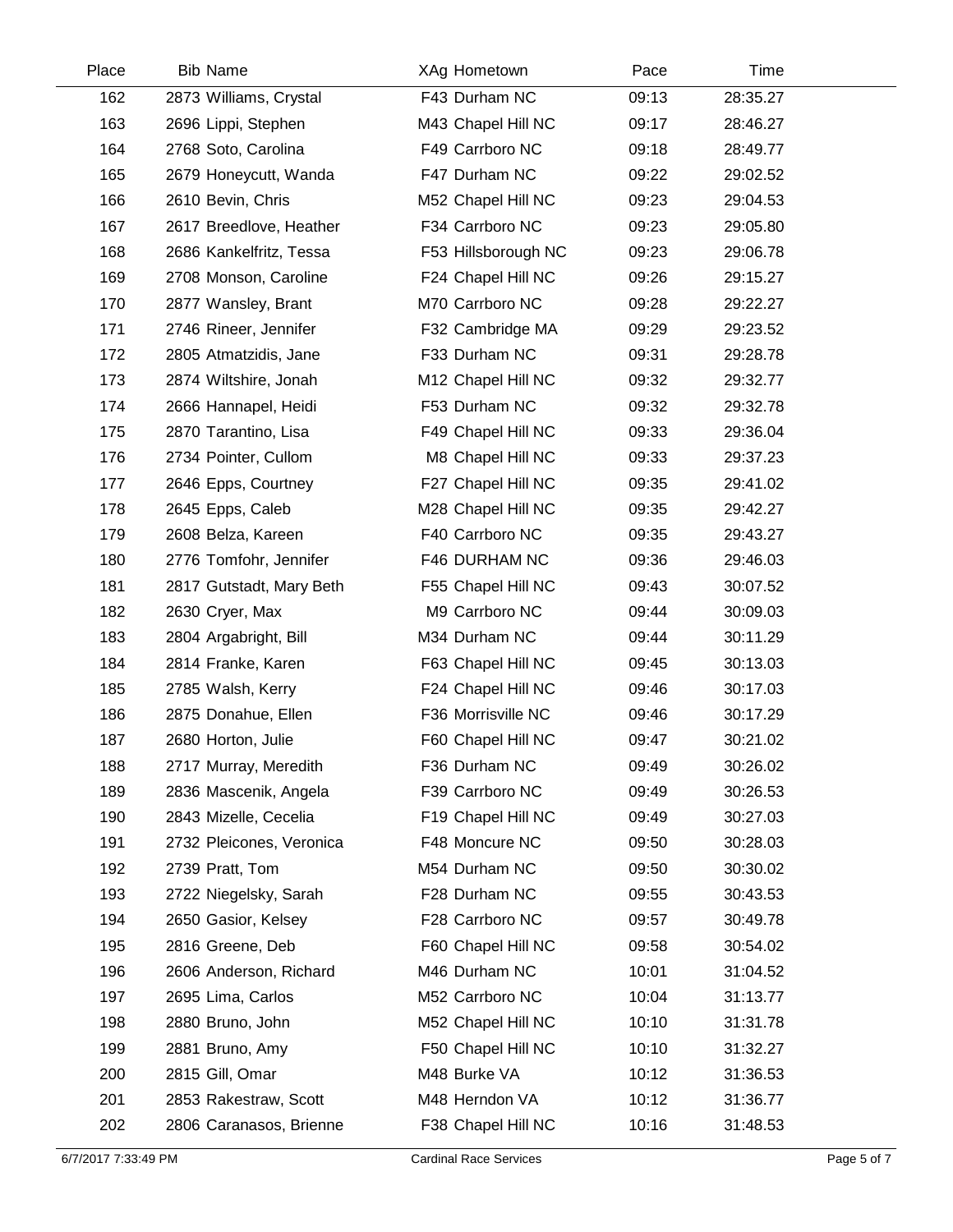| Place | <b>Bib Name</b>             | XAg Hometown        | Pace  | Time     |  |
|-------|-----------------------------|---------------------|-------|----------|--|
| 203   | 2664 Hall, Elizabeth        | F31 Durham NC       | 10:17 | 31:51.52 |  |
| 204   | 2847 Newman, Naomi          | F52 Saxapahaw NC    | 10:19 | 31:58.78 |  |
| 205   | 2738 Pollock, Kelly         | F45 Chapel Hill NC  | 10:21 | 32:04.52 |  |
| 206   | 2879 Westdorp, Joy          | F50 Carrboro NC     | 10:25 | 32:17.28 |  |
| 207   | 2763 Smith, Juanita         | F51 Durham NC       | 10:27 | 32:23.03 |  |
| 208   | 2654 Glen, Kimberly         | F56 Durham NC       | 10:30 | 32:33.27 |  |
| 209   | 2709 Moon, Mona             | F51 Raleigh NC      | 10:32 | 32:37.77 |  |
| 210   | 2626 Chandler, Allison      | F31 Chapel Hill NC  | 10:37 | 32:54.35 |  |
| 211   | 2723 Oliver, Monica         | F29 Durham NC       | 10:37 | 32:55.52 |  |
| 212   | 2668 Hawes, LaDeane         | F53 Chapel Hill NC  | 10:42 | 33:09.52 |  |
| 213   | 2812 Edgley, Darrell        | M50 Chapel Hill NC  | 10:48 | 33:27.27 |  |
| 214   | 2622 Carrasquillo, Michelle | F30 Chapel Hill NC  | 10:48 | 33:29.78 |  |
| 215   | 2701 Mascarella, Courtney   | F22 Hillsborough NC | 10:49 | 33:33.02 |  |
| 216   | 2663 Hackney, Loretta       | F48 Chapel Hill NC  | 11:03 | 34:15.52 |  |
| 217   | 2769 Spang, Barb            | F69 Chapel Hill NC  | 11:06 | 34:23.28 |  |
| 218   | 2764 Smith, Maryann         | F66 Pittsboro NC    | 11:06 | 34:24.02 |  |
| 219   | 2692 lennon, kenneth        | M60 Durham NC       | 11:06 | 34:24.27 |  |
| 220   | 2813 Eldridge, Renee        | F39 Durham NC       | 11:10 | 34:37.52 |  |
| 221   | 2694 Likins, Gretchen       | F48 Chapel Hill NC  | 11:15 | 34:53.77 |  |
| 222   | 2706 Mineer, Mike           | M49 Bear Creek NC   | 11:21 | 35:11.03 |  |
| 223   | 2644 Emerson, Jamelle       | F30 Bear Creek NC   | 11:21 | 35:11.28 |  |
| 224   | 2755 Sevelovitz, Stephanie  | F33 Chapel Hill NC  | 11:22 | 35:13.52 |  |
| 225   | 2789 Webster, Charles       | M28 Hillsborough NC | 11:23 | 35:17.78 |  |
| 226   | 2788 Webster, Caitlin       | F28 Hillsborough NC | 11:23 | 35:18.02 |  |
| 227   | 2619 Brill, Peggy           | F59 Chapel Hill NC  | 11:26 | 35:28.02 |  |
| 228   | 2889 Cooke, Ethan           | M9 Chapel Hill NC   | 11:34 | 35:50.02 |  |
| 229   | 2643 Eisenson, Susan        | F59 Durham NC       | 11:42 | 36:15.03 |  |
| 230   | 2778 Tsin, Judith           | F57 Chapel Hill NC  | 11:42 | 36:15.27 |  |
| 231   | 2750 Schepers, Allison      | F26 Carrboro NC     | 12:00 | 37:12.52 |  |
| 232   | 2757 Shelton, Melina        | F6 Chapel Hill NC   | 12:08 | 37:36.77 |  |
| 233   | 2735 Pointer, Ivy           | F38 Chapel Hill NC  | 12:08 | 37:37.28 |  |
| 234   | 2756 Shelton, Ken           | M60 Chapel Hill NC  | 12:08 | 37:37.54 |  |
| 235   | 2733 Pointer, Chandler      | F8 Chapel Hill NC   | 12:08 | 37:37.54 |  |
| 236   | 2731 Pizzagalli, Mia        | F50 Chapel Hill NC  | 12:08 | 37:38.28 |  |
| 237   | 2883 Minter, Elorie         | F6 Durham NC        | 12:09 | 37:38.53 |  |
| 238   | 2887 Haley, Sherri          | F48 Timberlake NC   | 12:10 | 37:43.52 |  |
| 239   | 2689 Kluttz, Stephanie      | F39 Franklinton NC  | 12:16 | 38:01.53 |  |
| 240   | 2662 Gusmano, Sarah         | F30 Carrboro NC     | 12:21 | 38:16.77 |  |
| 241   | 2851 perrschy, teresa       | F56 Apex NC         | 12:27 | 38:35.77 |  |
| 242   | 2866 Stewart, LaClaire      | F48 Durham NC       | 12:28 | 38:38.78 |  |
| 243   | 2620 Brown, Amy             | F45 Chapel Hill NC  | 12:31 | 38:48.77 |  |